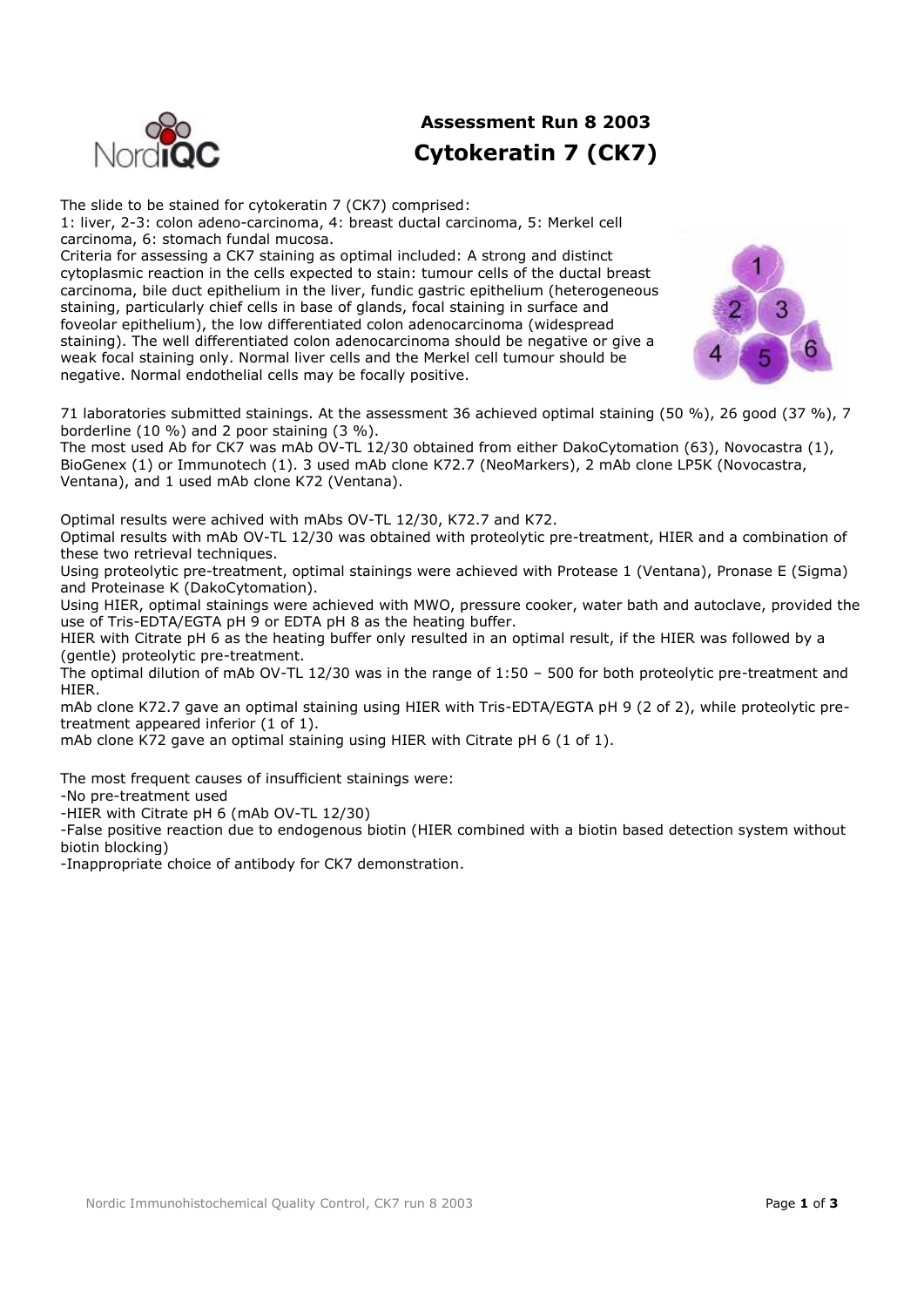

Fig. 1a

Optimal CK7 staining (mAb clone OV-TL 12/30) of the ductal breast carcinoma. All the tumour cells are strongly stained.



Fig. 1b CK7 staining (mAb clone OV-TL 12/30) of the ductal breast carcinoma, using an insufficient protocol. The tumour cells are weakly to moderately stained. Furthermore, compare with Fig. 2b.



## Fig. 2a

Optimal CK7 staining (mAb clone OV-TL 12/30) of the low differentiated colon adenocarcinoma. The tumour cells are stained in a heterogeneous pattern.



Fig. 3

Optimal CK7 staining (mAb clone OV-TL 12/30) of the well differentiated colon adenocarcinoma. The tumour cells are unstained, while a focal staining of entrapped crypts is seen.



## Fig. 2b

Insufficient CK7 staining (mAb clone OV-TL 12/30) of the low differentiated colon adenocarcinoma. Almost all tumour cells are unstained.